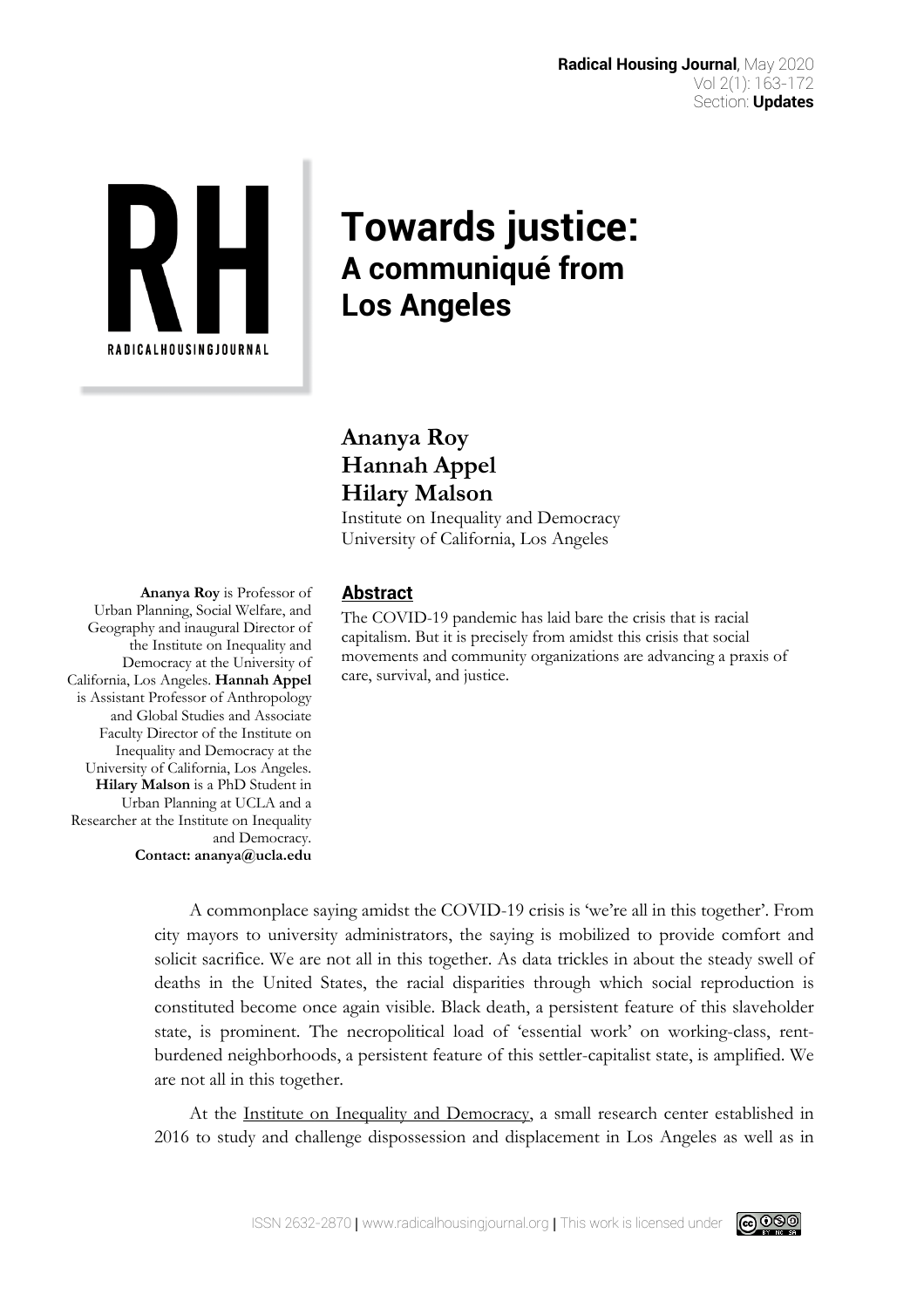other cities elsewhere in the world, we strive to be attentive to the present moment and what it demands of radical scholarship. All around the world, COVID-19 has exposed and deepened lived inequalities, demonstrating that the taking of human life is neither natural nor inevitable, but rather an outcome of political decisions that have ravaged social protections and hollowed out infrastructures of care. It is also evident that the prolonged disaster that will follow the immediacy of the public health emergency will be devastating for communities that have long experienced the everyday crisis that is racial capitalism. What such a moment demands of us is not the naïve comfort of 'we're all in this together"' but rather enraged collective action towards justice.

With this in mind, in this communiqué, we foreground the work of some of our movement partners — more appropriately understood as movement teachers organizations that are on the frontlines of struggle against disposability and death in Los Angeles and beyond. They demonstrate the necessity of building a new common sense about relations of property and personhood, debt and wealth, reparation and redistribution. In the blink of an eye, public policy decisions are making possible the seemingly impossible — from decarceration to moratoria on evictions to basic income payments to student debt forgiveness. Let us be clear: these have always been possible. And these, in their present form, are nowhere close to being enough. Quoting, Monsignor Romero, Leonardo Vilchis, co-founder of [Union de Vecinos](http://www.uniondevecinos.org/) and [UCLA Activist-in-Residence](https://challengeinequality.luskin.ucla.edu/activist-in-residence/) notes in a 19 March, 2020 [tweet, 'As "help" begins to arrive remember: "It is a](https://twitter.com/VilchisLeonardo/status/1240888963717419008?s=20) caricature of love when you want to give in charity what you owe for justice."' The help being advanced to working-class, poor, and unhoused communities is a trickle compared to the vast flow of public resources directed to the wealthy and powerful. Indeed, structures of global capitalism and liberal democracy are being quickly renewed in order to govern the continued extraction and surveillance of labor and life. Our movement teachers remind us to keep organizing. Fiercely and fearlessly.

The university in this time must also be a space of organizing. From its inception in 2016, the Institute on Inequality and Democracy at UCLA Luskin has drawn on abolitionist and decolonial traditions to build spaces of collective inquiry. We thus support the refusal of academic normalcy, knowing that remote instruction, differentiated grading, and calls for productivity threaten to reproduce the hierarchies of academic labor and existing divides in student learning and expand the already vast gap between elite universities and their neighboring communities. More than ever before, it is necessary to challenge the settler logics and austerity protocols of our universities. more than ever before, it is necessary to transform academia into a space of mutual aid and solidarity politics.

#### **Challenging state neglect of street-connected communities**

The COVID-19 crisis threatens the lives and livelihoods of street-connected communities around the world. In Los Angeles, from a ban on street vending to the lack of safe housing and public services for the unhoused, state neglect is starkly evident. We borrow the phrase 'street-connected' communities from faculty researcher, [Amy Ritterbusch,](https://challengeinequality.luskin.ucla.edu/2018/03/01/desagarrando-pueblo-a-research-justice-collective-against-knowledge-extractivism/) whose radical model of participatory action research challenges state violence and state silence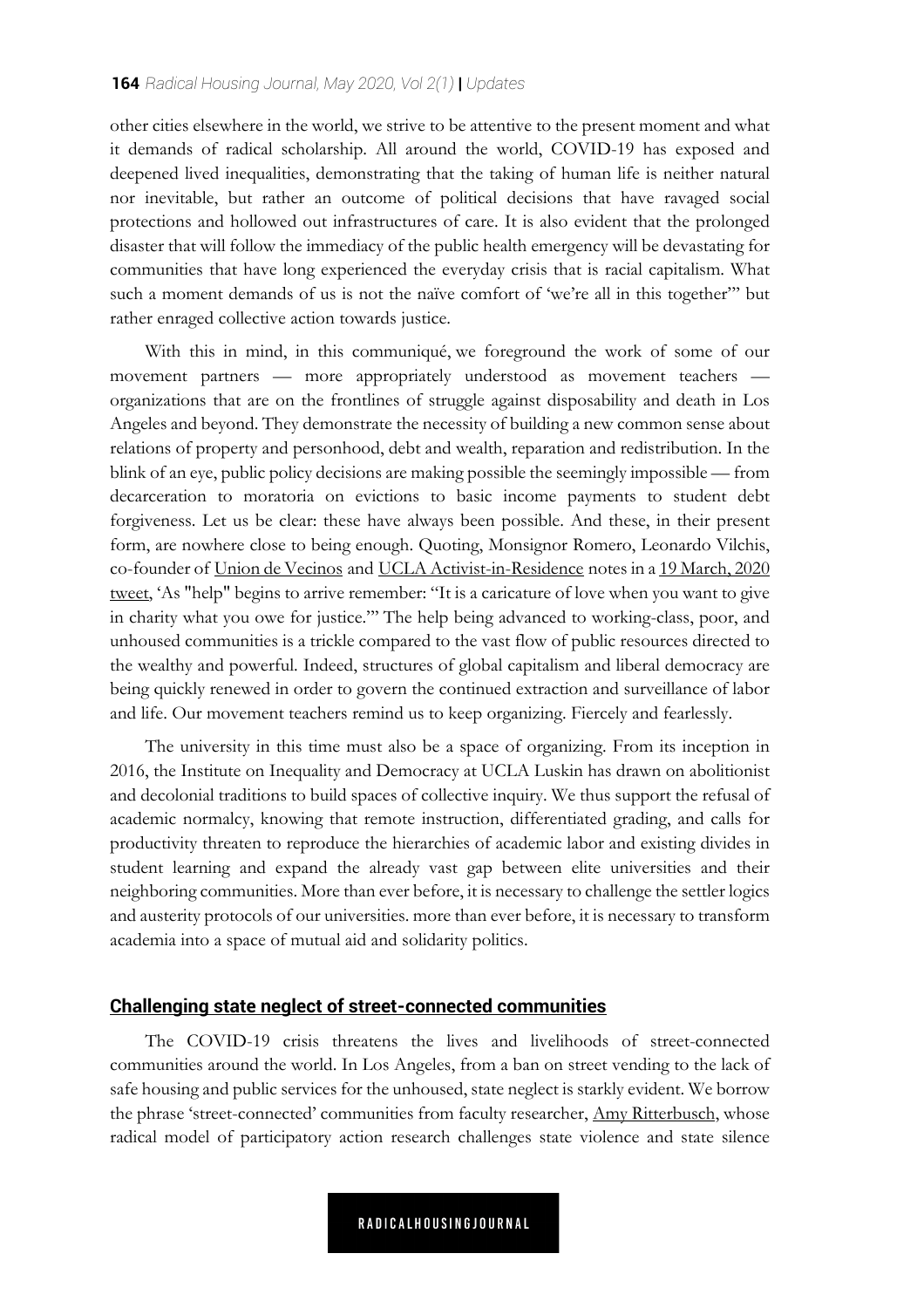towards such communities in Colombia and Uganda. But also evident in Los Angeles, and elsewhere, is the activation of infrastructures of mutual aid that rest on systems of direct outreach and coalitions of power that movements have built over time. [Here is one example.](http://skidrowpower.com/handwashing/?fbclid=IwAR1Qkom-wFIYZ9pcb8u-IJUKHIqK7WbNyAhOkjQy59kRsSj3feflwuZAgf8) Located in the heart of Skid Row, the [LA Community Action Network](https://cangress.org/) (LA CAN), has designed and provided handwashing stations for unhoused communities, a life-saving service amidst the present crisis.

#### **Figure 1**

Handwashing stations built on Skid Row by the Los Angeles Community Action Network (LA CAN). **Source: LA CAN, 2020**



But LA CAN also reminds us that the violence of 'organized abandonment', a phrase we borrow from abolitionist scholar, Ruth Wilson Gilmore, cannot be mitigated through grassroots innovation. As the COVID-19 crisis accelerated in Los Angeles, LA CAN, along [with LA Catholic Worker, took legal action against the City of Los Angeles to draw attention](https://drive.google.com/file/d/1a1MshcQWUXX0tc4yKGqEDsJn6uG5Ypna/view) to the pressing needs of unhoused Angelenos and to call for an end to the various mechanisms of dispossession and displacement targeted at them. We share the lawsuit here because it outlines urgent needs and priorities relevant to all unhoused communities. It is important to note that this specific legal action is an intervention in a lawsuit filed against the City of Los Angeles by the LA Alliance for Human Rights, a group of downtown residents and property owners pressing for action against homeless encampments, including in the form of shelters. As has become evident in many U.S. cities, the warehousing of the poor in crowded shelters, the state's main response to the crisis of COVID-19 and houselessness, will perpetuate disposability and death. Movement leaders such as co-founder of Ktown for All and [UCLA Activist-in-Residence, Jane Nguyen, are thus calling for rent suspension as](http://ktownforall.org/) well as the utilization of vacant properties and hotel/motel rooms as housing for the unhoused.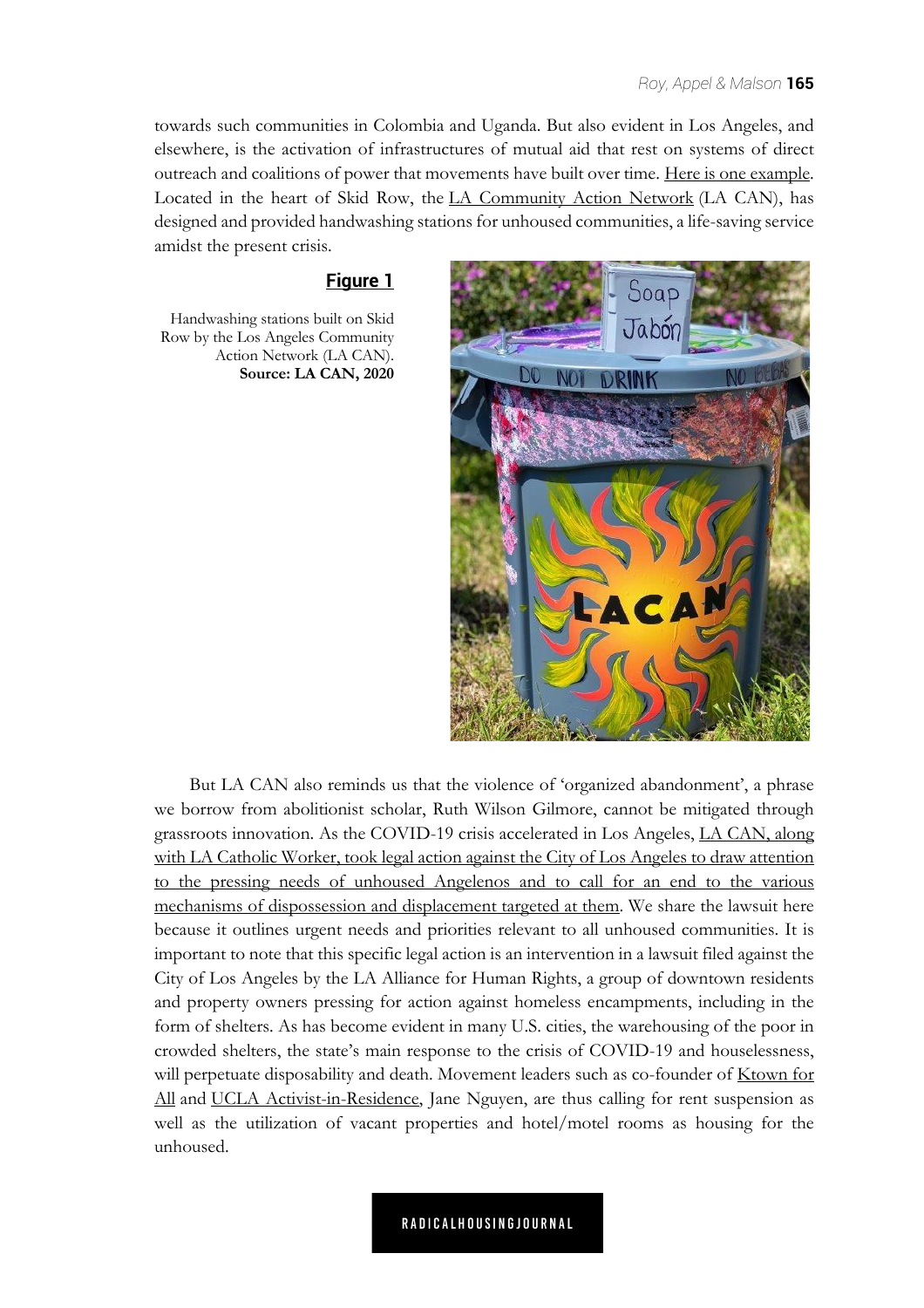#### **Demanding housing justice**

At the launch of the [Housing Justice in Unequal Cities Network](http://unequalcities.org/) last year, Tracy Jeanne Rosenthal of the [LA Tenants Union,](https://latenantsunion.org/en/) noted that what is at hand is not a housing crisis but rather a tenants' rights crisis. In a piece titled *101 Notes on the LA Tenants Union (You Can't Do Politics Alone)*, (2019) [she argues that 'a tenant is anyone who doesn't control their own](https://escholarship.org/uc/item/4kq1j0df#page=51)  housing.' The COVID-19 crisis brings into sharp view the precarity of rent-burdened [households who, in many cases, are a paycheck away from eviction.](https://www.antievictionmap.com/blog/2020/3/19/covid-19-emergency-tenant-protections-map) This map by the Anti-Eviction Mapping Project shows where emergency tenant protections have been put into place. Click on the map to learn more about each measure.

## **Figure 2**

Elizabeth Blaney, Activist-in-Residence at the Institute on Inequality and Democracy and community organizer with Union de Vecinos, Eastside Local of the LA Tenants Union, advocating for #FoodNotRent at the Rent Strike launch. **Source: Noticias 62 Los Angeles - EstrellaTV, 2020.**



But in many parts of the United States, protections are being strengthened for homeowners and bypassing tenants. In a 20 March, 2020, letter to California Governor Newsom, numerous housing justice and advocacy organizations called for an immediate moratorium on rent increases, evictions, utility shut-offs as well as a rent suspension for the duration of the crisis. The measures taken by the California Governor, and subsequently, the LA City Council, are woefully inadequate and prop up landlord interests. In a 24 March, 2020 [tweet, the LA Tenants Union thus asks these pressing questions and calls for a rent strike:](https://twitter.com/LATenantsUnion/status/1242500405612834816)  'Can you pay rent on April 1st? What about May? How will you pay for food, medications, necessities? What about your neighbors, your family, your friends? How long will this crisis last? LA, choose food. Choose medications. Choose your future. Keep your rent. #FoodNotRent'. [Take a look at the demands put forward by the LA Tenants Union](https://medium.com/@LATenantsUnion/declaraci%C3%B3n-sobre-el-covid-19-demands-in-response-to-the-covid-19-crisis-f7353925d298) for housed and unhoused tenants as well as universal forms of support.

As ongoing mobilization by various movements including the LA Tenants Union, [Chinatown Community for Equitable Development \(CCED\),](http://www.ccedla.org/) [Moms4Housing,](https://moms4housing.org/) and Reclaim LA demonstrate, tenant protections require actions on many fronts. People's Action network, the coalition of housing justice organizations that issued the Homes Guarantee last fall, [has released an urgent set of demands that calls for immediate federal action.](https://homesguarantee.com/housing-covid-19/) Their recommendations range from a national eviction moratorium, which would halt all new and pending evictions to a 'just, green transition post-pandemic' society whereby Congress would address hazardous public housing conditions by providing funding for immediate repairs.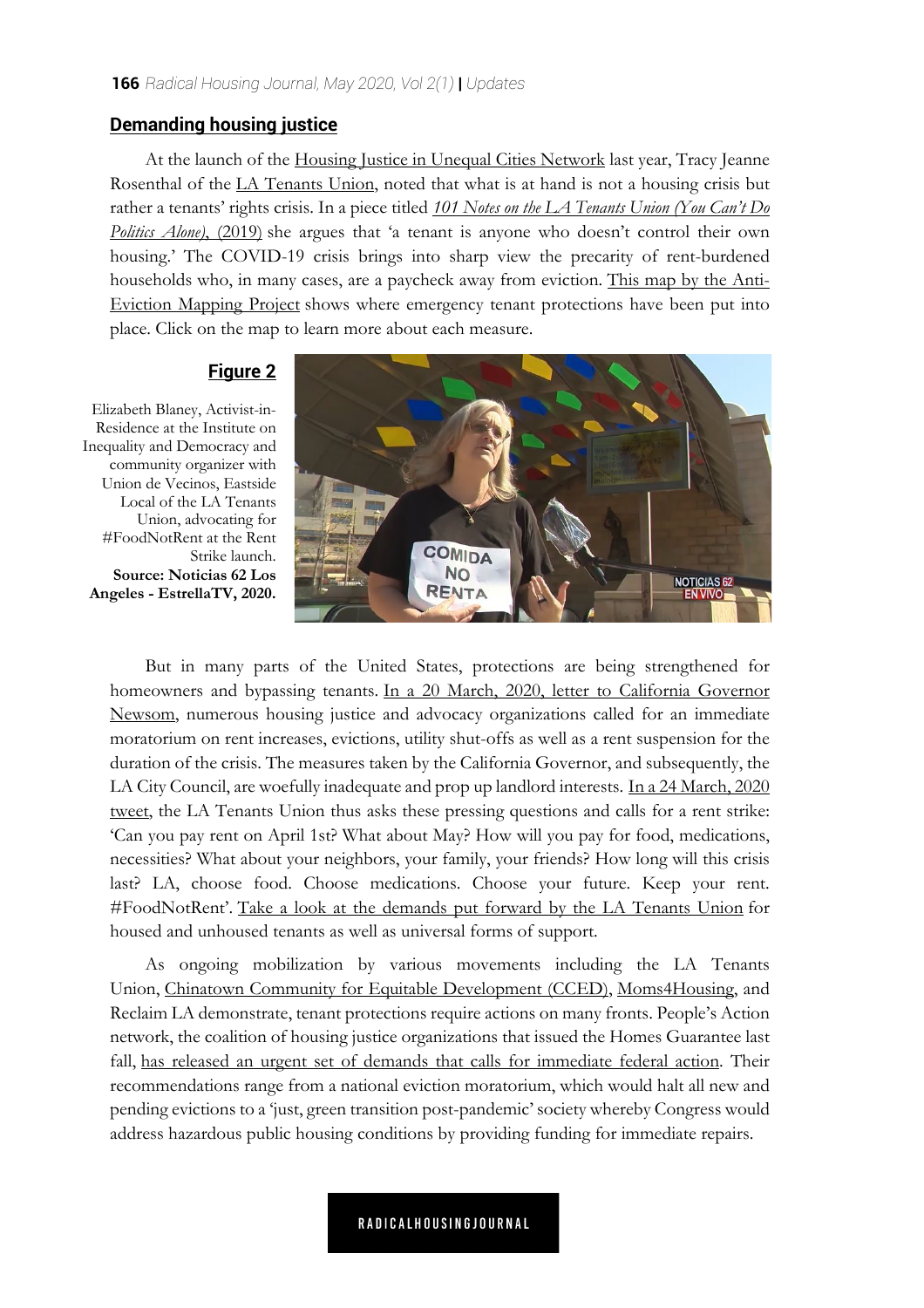Even before the COVID-19 crisis, these movements pushed for the inhabitation of vacant homes and the use of eminent domain to extend affordable housing covenants. Inspired by Moms4Housing in Oakland, California, a collective of housing insecure and unhoused residents of Los Angeles began moving into vacant properties owned by the state of California. Caltrans, the statewide transportation agency, purchased several hundred homes in Northeast Los Angeles with the intention of demolishing them for freeway construction, but the houses sat empty after the plans fell apart. The newly housed residents and their supporters have named their campaign [Reclaiming Our Homes](https://reclaimingourhomes.org/) to call attention to the injustice of publicly-owned properties sitting vacant in a city whose public is increasingly unhoused. 'They say it is a crime to occupy these houses, but it is not a crime', declared Benito Flores, one of the Reclaimers. 'This is justice.' Days after the Reclaimers began moving into their new homes, the Governor of California issued a statewide stay-at-home order. As the editorial board of the *Los Angeles Times* (21 March, 2020) noted of the vacant homes owned by public agencies such as Caltrans: 'It was bad enough that the state allowed houses to sit vacant for years during a growing homelessness and housing affordability crisis. Now, in the middle of a public health emergency, it's unconscionable to allow so many empty, decaying homes to sit idle.'

#### **Household debt and the future of finance**

Whether it is rent, fines and fees in the criminal punishment system, student loans, or medical bills, the COVID-19 crisis lays bare what activists have long known: racial capitalism is the pandemic, and deep household debt is one of its signal symptoms. It is racial capitalism that renders us unevenly vulnerable, forcing us to debt finance medical care and education and even our own incarceration. It is racial capitalism that splinters 'shelter-in-place' directives: for some, head to your second home; for others, stay in your small apartment and wonder how you'll pay rent; for still others, continue to deliver packages or stock grocery shelves, or lose your livelihood as a domestic worker. In this moment, movements are shifting racial capitalism from pandemic to uprising, from solitude to strike. Sanitation workers and Instacart workers and Amazon workers are organizing for labor strikes, and households are organizing for debt strikes.

On March 30th, the Debt Free Justice California Coalition won a suspension of debt [collection in the criminal punishment system, including the juvenile and superior courts.](https://twitter.com/CaDebtJustice/status/1243689036549468161) Four years ago, the [Debt Collective](https://debtcollective.org/) piloted the nation's first student debtors' union, which to date has won \$1.5 billion in debt abolition for people who attended for profit colleges. [That strike is now growing](https://strike.debtcollective.org/) to encompass anyone with student debt. As of this writing, the U.S. federal government has implemented a program, albeit flawed, in which [student debtors can stop payments for six months with no penalty and no interest accrual.](https://truthout.org/articles/the-stimulus-fails-student-borrowers-congress-must-cancel-their-debt/) This means everyone can and should be on strike, and the Debt Collective is now organizing to change that temporary payment moratorium into full debt abolition. As people's incomes dry up, and we are forced to choose between rent or food, the Debt Collective and allies say, Can't Pay, Won't Pay! Collectivize mass indebtedness into mass power, into debtors' unions. But to what end?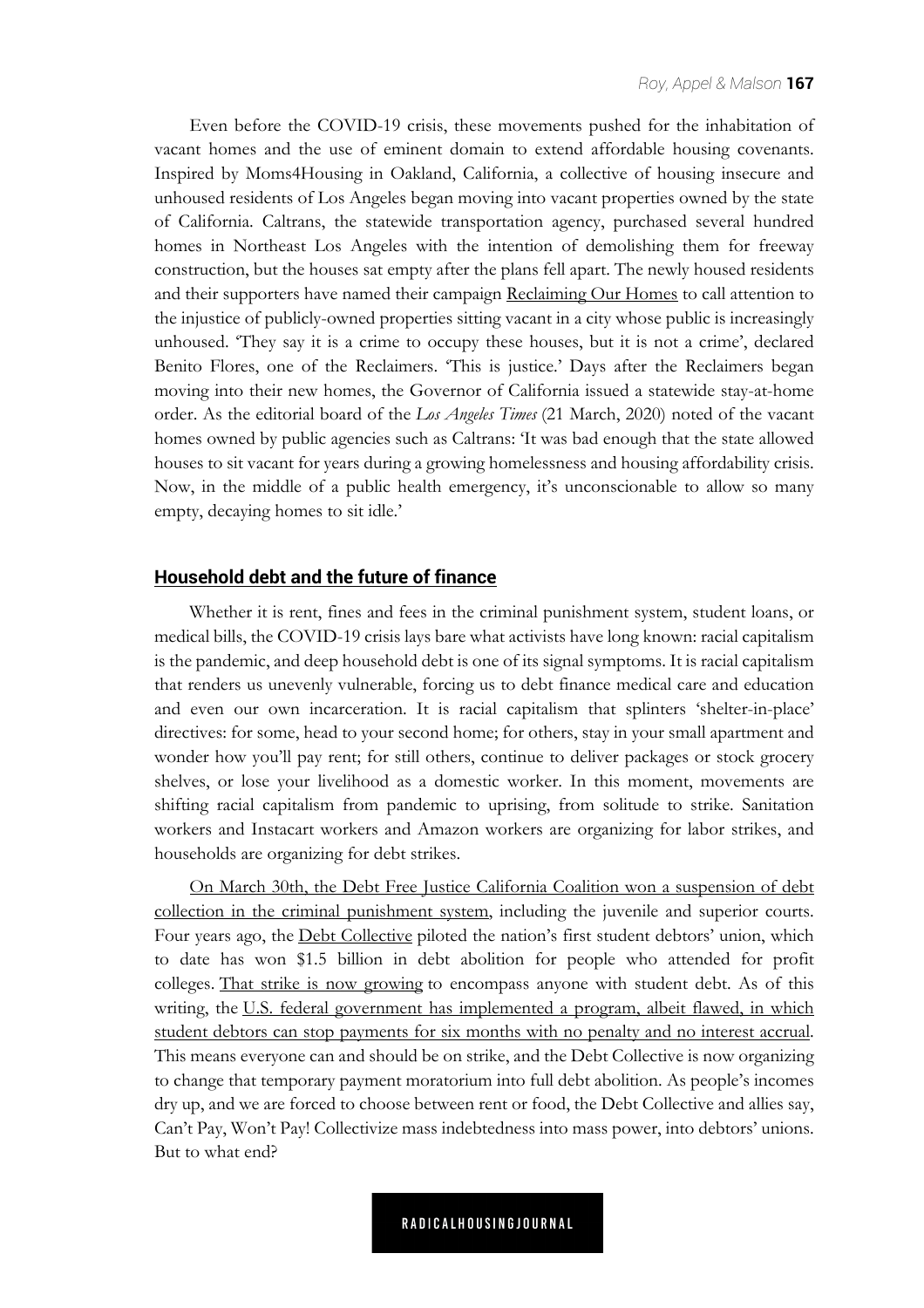

The Debt Collective organizes to transform individual financial struggles into a source of collective power. **Source: The Debt Collective, 2020.**

**Figure 3**

If COVID-19 lays bare something that long predates it, we cannot return to business as usual once the masks are off. Housing for all. Healthcare for all. College for all. Incarceration for none. If debtors' unions give us the power to refuse predatory financialization, we cannot stop at debt abolition, but must bring into being the worlds we need. At the Institute's February event, Financial Futures: Higher Education and Reparative [Public Goods, economist Stephanie Kelton gestured to the potential of Modern Monetary](https://challengeinequality.luskin.ucla.edu/financial-futures-higher-education-and-reparative-public-goods/)  theory to bring those worlds into being. As she recently wrote in the *New York Times (21 March 2020),*, 'when called upon, the same computer that [injects bailout money into Wall Street] is there for Main Street as well. But the Federal Reserve needs specific instructions before typing up dollars for the rest of us. Those instructions come in the form of legislation: When a bill becomes a law, the government is, in essence, telling the Fed how many dollars it is ordering up to cover health care expenses, child care costs or replace lost wages.' In other words, we can stop asking, *how will we pay for medicare for all, housing for all, college for all,* and start building the political power to write that legislation. In Denmark and the Netherlands governments are covering 75 to 90 percent of all worker salaries, provided that companies refrain from layoffs. U.S. currency sovereignty means that it is only political will keeping this country from doing the same.

But a transnational pandemic – racial capitalism and COVID-19 – also demands transnational thinking around the future of finance. U.S. currency sovereignty has long solidified U.S. imperial projects and massively indebted an archipelago of empire – from Puerto Rico, to Greece, to much of the global south. The radical frontier of financial futures must be transnational infrastructures of plentitude and care.

#### **Vigilance against the stalker state**

Carcerality is not a side-show to racial capitalism but rather a prominent institution. In the United States, the COVID-19 crisis has drawn new attention to the normalized condition of mass incarceration as well as of ICE (Immigration and Customs Enforcement) detention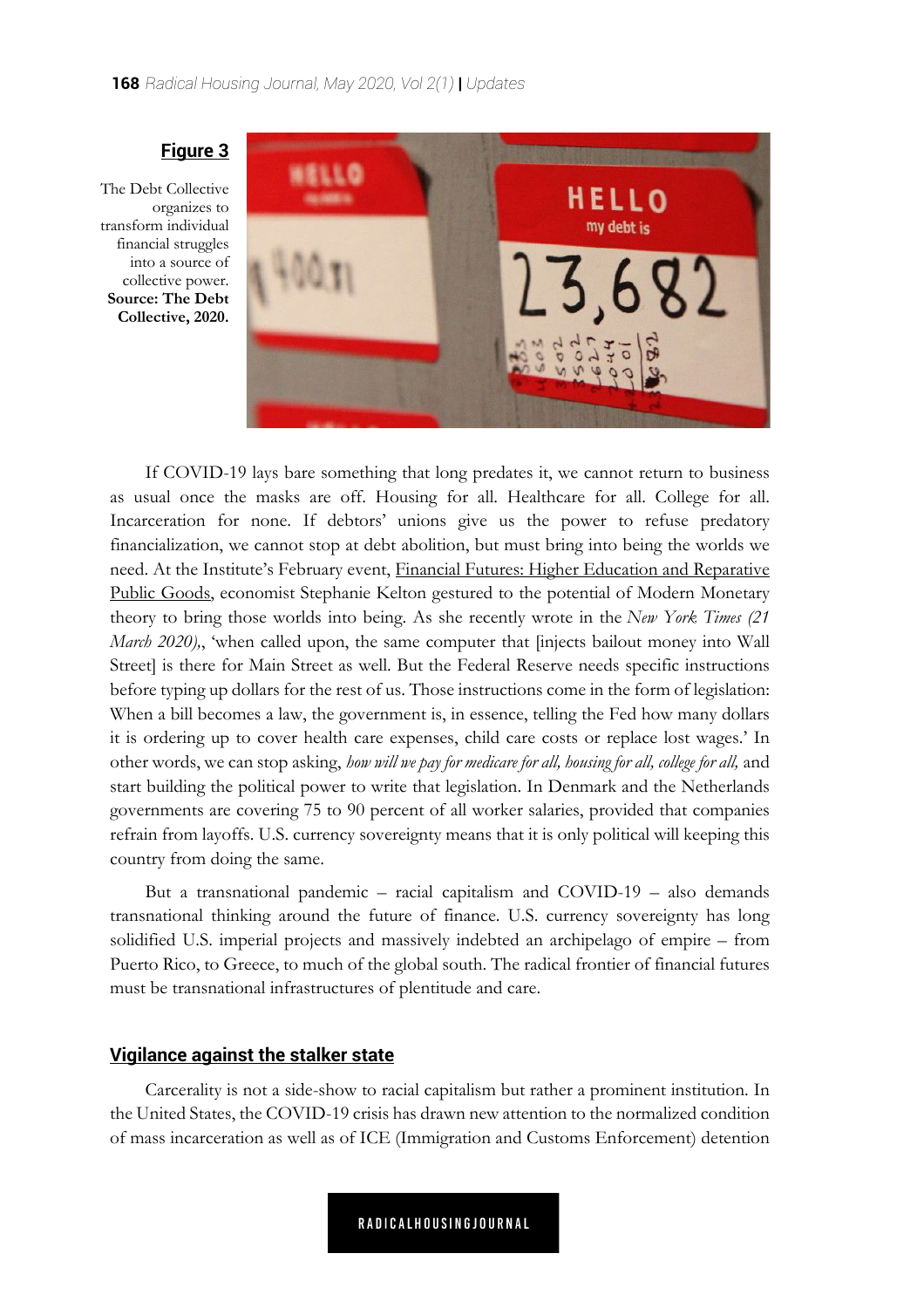and deportation. But less evident and equally alarming is the expansion of the stalker state through new practices of surveillance and tracking. We borrow the phrase 'stalker state' from the [Stop LAPD Spying Coalition](https://stoplapdspying.org/) which provides critical analysis of the expansive police powers of the modern state, situating such powers in the long history of the policing of Black, Brown, Indigenous, and Poor bodies (Khan, 2019). The Stop LAPD Spying Coalition reminds us that such forms of policing are entangled with the racialization of disease and the reproduction of racist stereotypes such as 'the savage Native, criminal Black, illegal Latino, terrorist Muslim, and manipulative Asian.' The stalker state can also be understood as what Michael Sorkin, urban theorist and architectural critic whose life was recently lost to COVID-19, has termed the 'national insecurity state (2008). Writing in the aftermath of 9/11, Sorkin drew attention to geographies of paranoia manifested in a 'web of institutions and practices' that are 'profoundly coercive.'



#### **Figure 4**



The Stop LAPD Spying Coalition calls us on all to stand vigilant against the use of facial recognition, location tracking, surveillance drones, limitless detention, automated profiling, and mass data harvesting in the time of crisis. For years, communities targeted by policing have fought such practices; now it is likely that such state measures will be normalized and consolidated under the sign of public health and national security.

It is also important to note that the entanglement of data capitalism and state surveillance goes hand in hand with various forms of institutionalized lies and evasions, as has now become evident in the scandals over the Tokyo Olympics. Well before the COVID-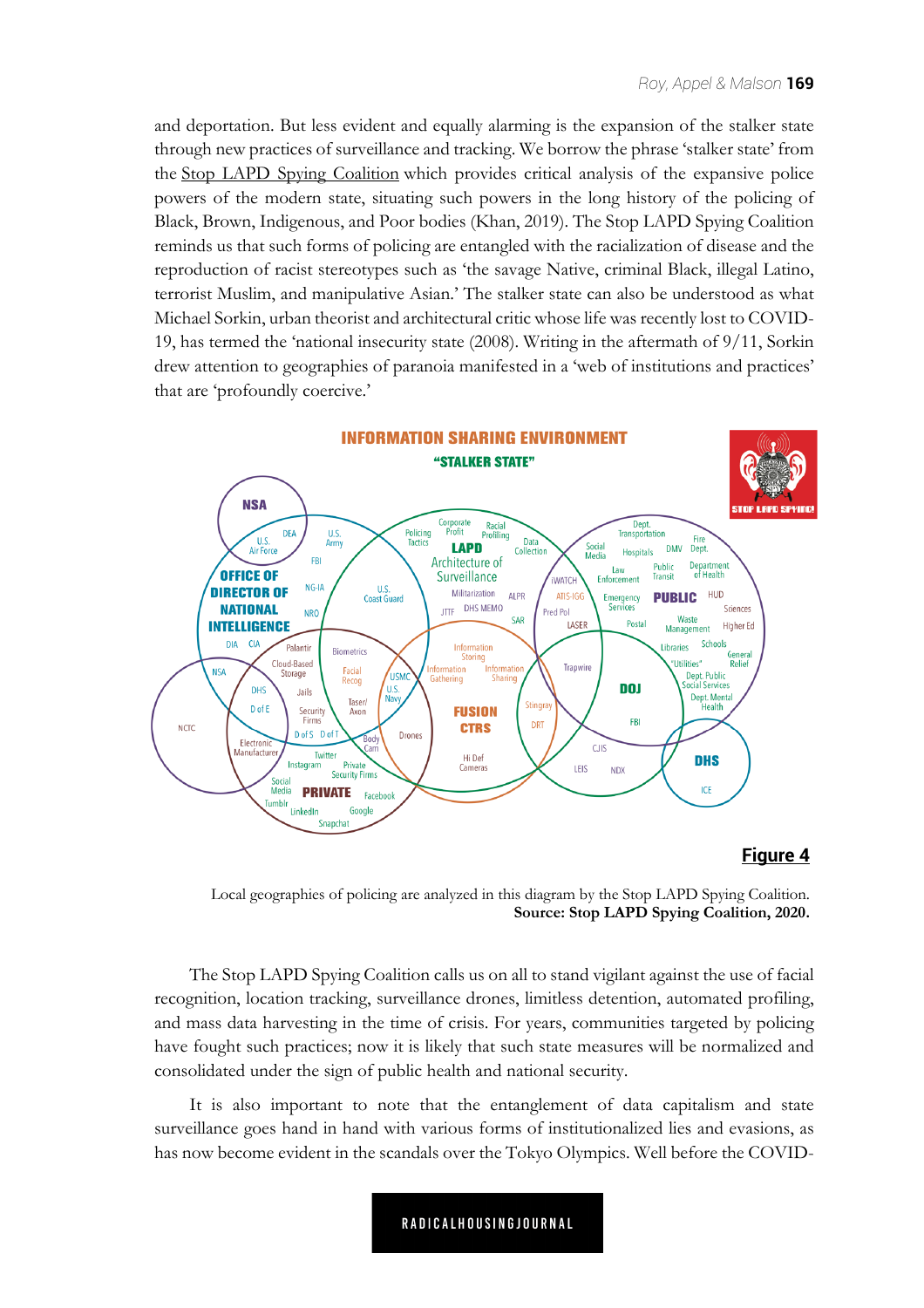19 pandemic, the Institute on Inequality and Democracy partnered with [NOlympics LA](https://nolympicsla.com/), an organizing coalition, to bring activists from Tokyo Olympic watchdog groups, HanGorin No Kai and Okotowalink, to Los Angeles to learn about the forms of displacement and dispossession entailed in this unique brand of disaster capitalism. Their call is simple: abolish the Olympics.

## **The public university in a time of crisis**

For a while now, the public university has been governed by crisis, notably that of the neoliberal restructuring of higher education. The shift to remote instruction necessitated by the COVID-19 crisis threatens to fuel speculative investment in online learning. It lays bare the vast digital divide that runs through our mass of students. It revives bitter discussion of meritocracy and the measures thereof, such as grades. As UCLA Law professor and faculty researcher at the Institute on Inequality and Democracy, Noah Zatz, argues in this essay, *[Grading in a Time of Crisis](https://www.thefacultylounge.org/2020/03/grading-in-a-time-of-crisis.html)*, under these circumstances, academic integrity requires the suspension of academic normalcy. Professor Zatz writes: 'It is a fool's errand to pretend otherwise and try to patch together the shards that remain and treat that as preserving what might have been. Any attempt to apply differentiating grades is going to very substantially measure differential impact of this crisis. That is totally unacceptable. Not only morally, but making a mockery of their purported function of measuring academic performance.'

# **Figure 5**

Students rally at UCLA in support of a Cost of Living Adjustment (COLA). **Source: Jintak Han/Daily Bruin senior staff, 2020.**



Likewise, graduate students across the University of California system have developed their own forceful critique of academic normalcy through the [COLA4ALL campaign](https://strikeuniversity.org/). As severely rent-burdened residents of a state with an affordable housing crisis, graduate students at UC Santa Cruz began calling for the university to make a Cost of Living Adjustment (COLA) to raise their wages enough to live where they worked. As of this writing, 84 students at UCSC were fired for withholding their labor, but the wildcat strike has grown as graduate student workers at all 10 campuses held teaching strikes, grading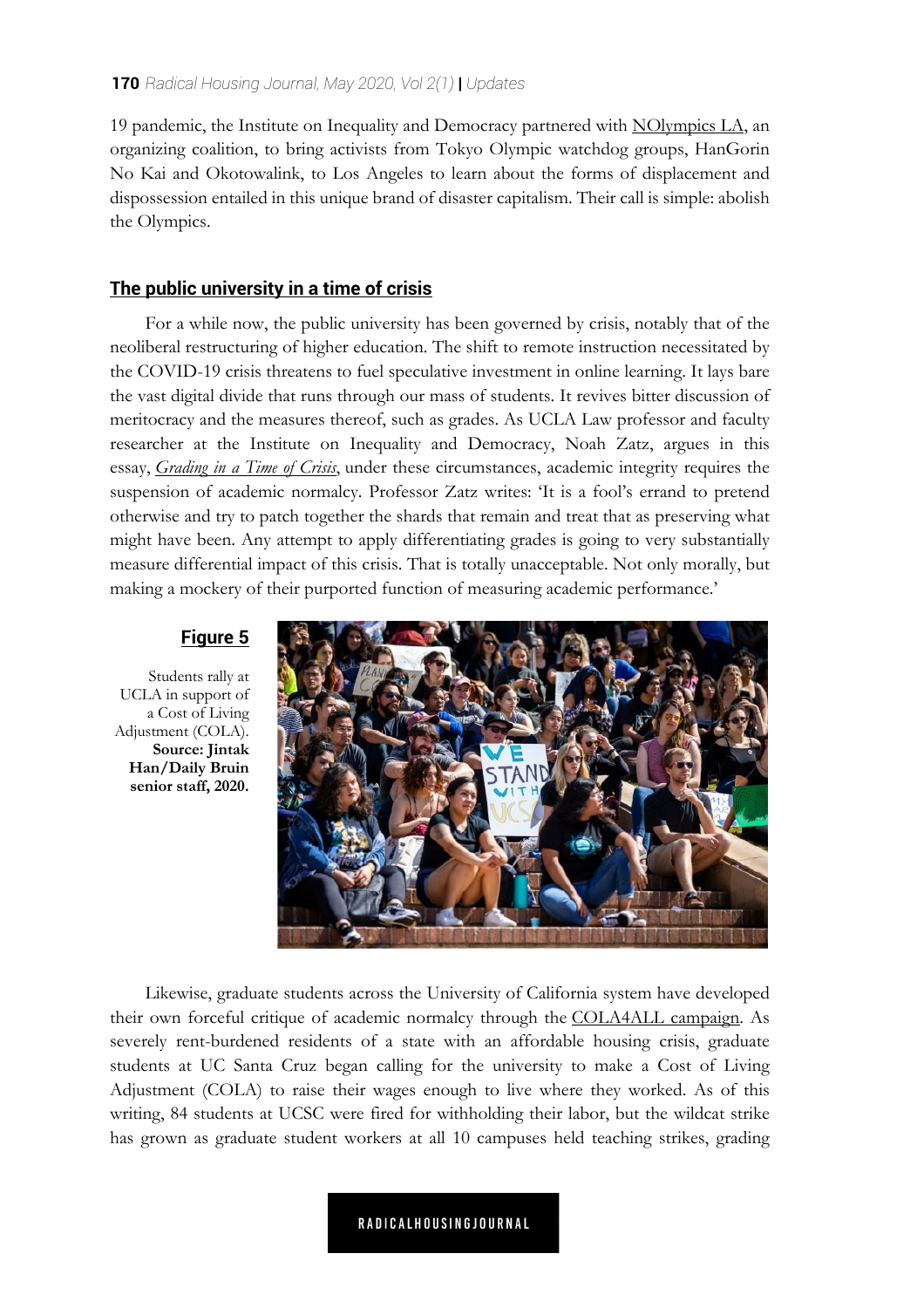strikes, and rallies. Robin D.G. Kelley, UCLA History professor and founding member of the Faculty Advisory Board of the Institute on Inequality and Democracy, gave the following remarks in support of the striking students: 'This is bigger than a cost of living adjustment. You are on the frontlines of a broader struggle against a new university order that entails the casualization of labor; rising tuitions; the financialization of higher education resulting in unsustainable student debt and corporate profit; not to mention investments in institutions that violate human rights and hasten the planet's demise. You are fighting for a different future, and as faculty who want a university that practices equity and ethical behavior, that can reverse its neoliberal trend, we have no choice but to stand in solidarity and to stand up.

The refusal of academic normalcy is not a halt of the university. Rather, as the past few weeks have demonstrated, it must be the effort to redirect the material resources of the university to students, faculty, workers, and communities that are in dire need; it must be the effort to teach with love and compassion such that learning together can be a form of building power; it must be the effort to recognize care-giving as an essential component of human living and to make space for it in the bureaucracies of academic assessment. At the Institute on Inequality and Democracy, we repeatedly turn to *[The Undercommons](http://www.minorcompositions.info/wp-content/uploads/2013/04/undercommons-web.pdf),* (2013) Stefano Harney and Fred Moten's radical vision of 'fugitive planning.' We do so again now, in this time of crisis, to insist upon the making of new forms of accounting, COVID accounting if you will, covert accounting if so needed, to build an undercommons of sustenance and support amidst and against what Lee and Ahtone (2020) have termed the '[land-grab university.'](https://www.hcn.org/issues/52.4/indigenous-affairs-education-land-grab-universities) It is worth considering the unexpended material resources at our disposal – in departments, research centers, extramural grants – such as conference, event, and travel budgets. It is worth considering how they can be redirected to students through emergency grants and fellowships, to movement leaders through virtual residencies with stipends, to community advocates through webinars with speaking fees. Such forms of accounting are not acts of humanitarian generosity but rather relationships of accountability embedded in what we imagine to be ['reparative public goods,'](https://challengeinequality.luskin.ucla.edu/financial-futures-higher-education-and-reparative-public-goods/) the shared social futures that higher education, especially the public university, has the potential to make real.

#### **References**

- Kelton, S. Just Use 'the Computer' at the Fed to Give People More Money. *The New York Times*. 21 March, 2020. Available at https://www.nytimes.com/2020/03/21/opinion/ coronavirus-stimulus-trillion.html (Accessed 9 April 2020)
- Khan, H. Abolish the Stalker State: A Call to Action, in A. Roy and H. Malson, Housing Justice in Unequal Cities, 2019. Available at https://escholarship.org/uc/item/4kq1j0df (Accessed 10 April 2020).
- LA Times Editorial Board. Editorial: Caltrans is sitting on vacant houses during a pandemic? Put homeless families in them immediately. LA Times 21 March 2020. Available at: https://www.latimes.com/opinion/story/2020-03-21/vacant-homes-caltrans-homelesscoronavirus (Accessed 9 April 2020).
- Lee. R., & Ahtone, T. The Land Grab Universities. High Country News 30 March 2020. Available at: https://www.hcn.org/issues/52.4/indigenous-affairs-education-land-grabuniversities (Accessed 9 April 2020).